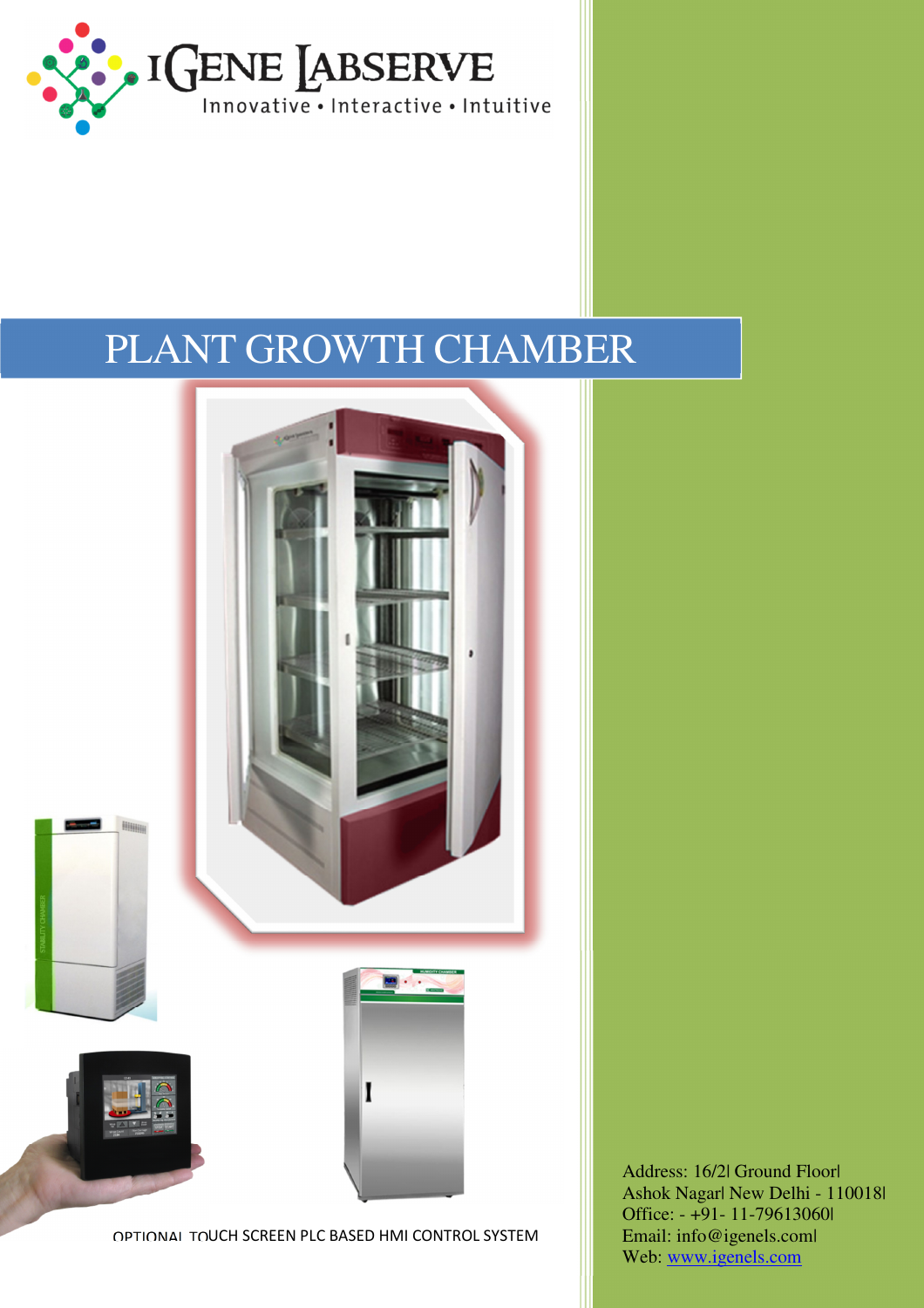

Plant Growth Chamber is a chamber having three side illumination, humidity & temperature. It has applications in plant science, soil science & agriculture research etc. The use of plant growth chamber is to create artificial environment using combination of temperature, humidity and light at different set points for biological samples, electronic components and other relevant applications.

### DESCRIPTION

- **Construction:** We construct the inner chamber of machine with thick gauge of stainless steel 304 & exterior with powder coated GI sheet for corrosion resistance surface. High density PUF insulation of 70mm is filled between inner and external walls. Main chamber is fabricated with arc welding. We construct sizes as small as 100 litres to 1200 litres or customize as per user requirement. Caster wheels with brake are fitted for easy movement.
- **Doors:** We use double door mechanism with inner door for observation which is fixed directly to the inner chamber that give you access to view plants inside without any variation in internal atmosphere. The exterior door is insulated and fixed with easy to use latches.
- **Temperature & Humidity:** The temperature range is  $5^{\circ}$ C to  $60^{\circ}$ C and humidity range is 50% to 90%. These parameters are controlled through PID controller with excellent accuracy and uniformity through PT100 temperature and capacitive humidity sensors. High Quality heaters are used for temperature. For humidity, stainless steel tank with immersion heater is used with automatic water filling facility.
- **Illumination:** Illumination plays important role in effective plant growth condition; therefore, we use high quality growth lights at three sides of the chamber. These lights are controlled through cyclic timer for 24X7 a week. These lights can be easily changed or replaced at user level.
- **Optional:** We also equip our plant growth chambers with some advance features such as PLC based HMI controller. It features color touch screen having display and control of temperature and humidity with data monitoring and storage and also facility USB interface to transfer data into pen drive. 30mm port hole for external wires and validation are also available.

## FEATURES & ADVANTAGES

- $\hat{\mathcal{R}}$  Accuracy of temperature, humidity & light
- $\ddot{\mathcal{R}}$  Made according to plant height
- $\hat{\mathcal{F}}$  Digital control panel
- $\hat{\mathcal{F}}$  Digital light timer
- $\hat{\mathcal{F}}$  Height adjustable shelves
- $\hat{\mathcal{F}}$  Durable construction

Address: 16/2l Ground Floorl Ashok Nagarl New Delhi Office: - +91- 11-79613060| +91-7974292130 Email: info@igenels.com| Web: www.igenels.com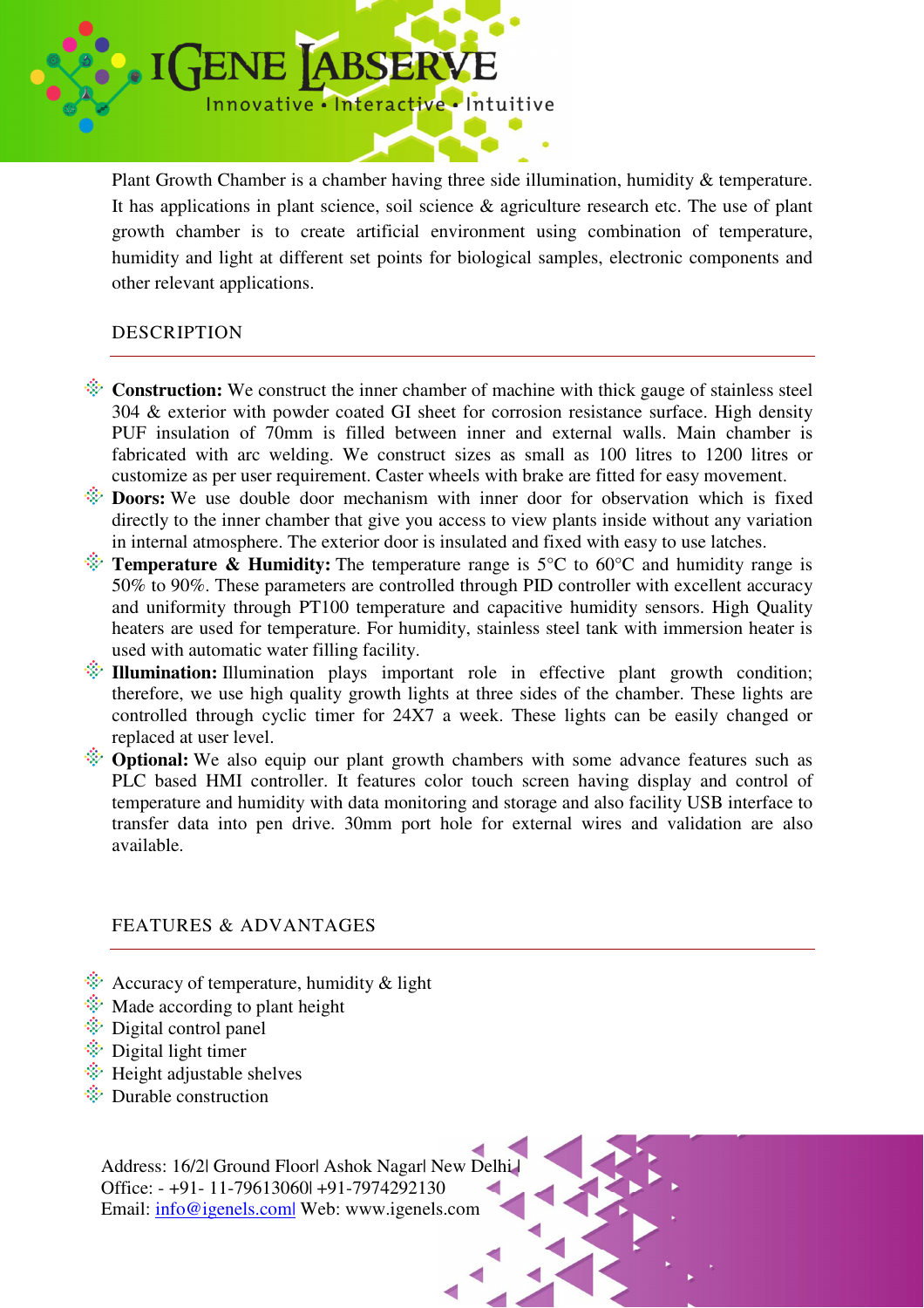

### TECHNICAL SPECIFICATIONS

| <b>Parameters</b>             | <b>Specifications</b>                                                                 |  |
|-------------------------------|---------------------------------------------------------------------------------------|--|
|                               |                                                                                       |  |
| <b>Temperature range</b>      | Lights Off: $5^{\circ}$ C to $60^{\circ}$ C                                           |  |
|                               | Light ON: $10^{\circ}$ C to $60^{\circ}$ C                                            |  |
|                               |                                                                                       |  |
| <b>Temperature controller</b> | Digital PID controller with SV & PV values                                            |  |
|                               |                                                                                       |  |
| <b>Temperature accuracy</b>   | ±1%                                                                                   |  |
|                               |                                                                                       |  |
| <b>Humidity range</b>         | 50% to 90%                                                                            |  |
|                               |                                                                                       |  |
| <b>Humidity controller</b>    | Digital PID controller with SV $&$ PV values                                          |  |
|                               |                                                                                       |  |
| <b>Humidity accuracy</b>      | $\pm 3\%$                                                                             |  |
|                               |                                                                                       |  |
| <b>Illumination</b>           | illumination<br>sides<br>with<br>detachable<br>$\overline{3}$<br><b>LED</b><br>lights |  |
|                               | (10000 LUX or 23000 LUX)                                                              |  |
|                               |                                                                                       |  |
| <b>Light timer</b>            | 24x7 weekly digital timer                                                             |  |
|                               |                                                                                       |  |
| <b>Shelves</b>                | Stainless steel or chrome plated (Height adjustable)                                  |  |
|                               |                                                                                       |  |
| <b>Humidity system</b>        | SS boiler tank with immersion heater and automatic water                              |  |
|                               | replenishment by external tank                                                        |  |
|                               |                                                                                       |  |
| <b>Safety</b>                 | Audio / visual alarm for temperature deviation                                        |  |
|                               |                                                                                       |  |
| <b>Optional</b>               | Exterior made of stainless steel 304/316                                              |  |
|                               | White painted steel inner walls                                                       |  |
|                               | Door open alarm                                                                       |  |
|                               | Plant growth racks                                                                    |  |
|                               | UV lamp                                                                               |  |
|                               | PLC with HMI interface                                                                |  |
|                               | Data logger with USB interface                                                        |  |
|                               | Password protection for controller                                                    |  |
|                               | Caster wheels                                                                         |  |
|                               |                                                                                       |  |
| <b>Power supply</b>           | 220 Volts / 50 Hz                                                                     |  |

 $\overline{\mathcal{L}}$ Address: 16/2| Ground Floor| Ashok Nagar| New Delhi | Office: - +91- 11-79613060| +91-7974292130 Email: info@igenels.com| Web: www.igenels.com